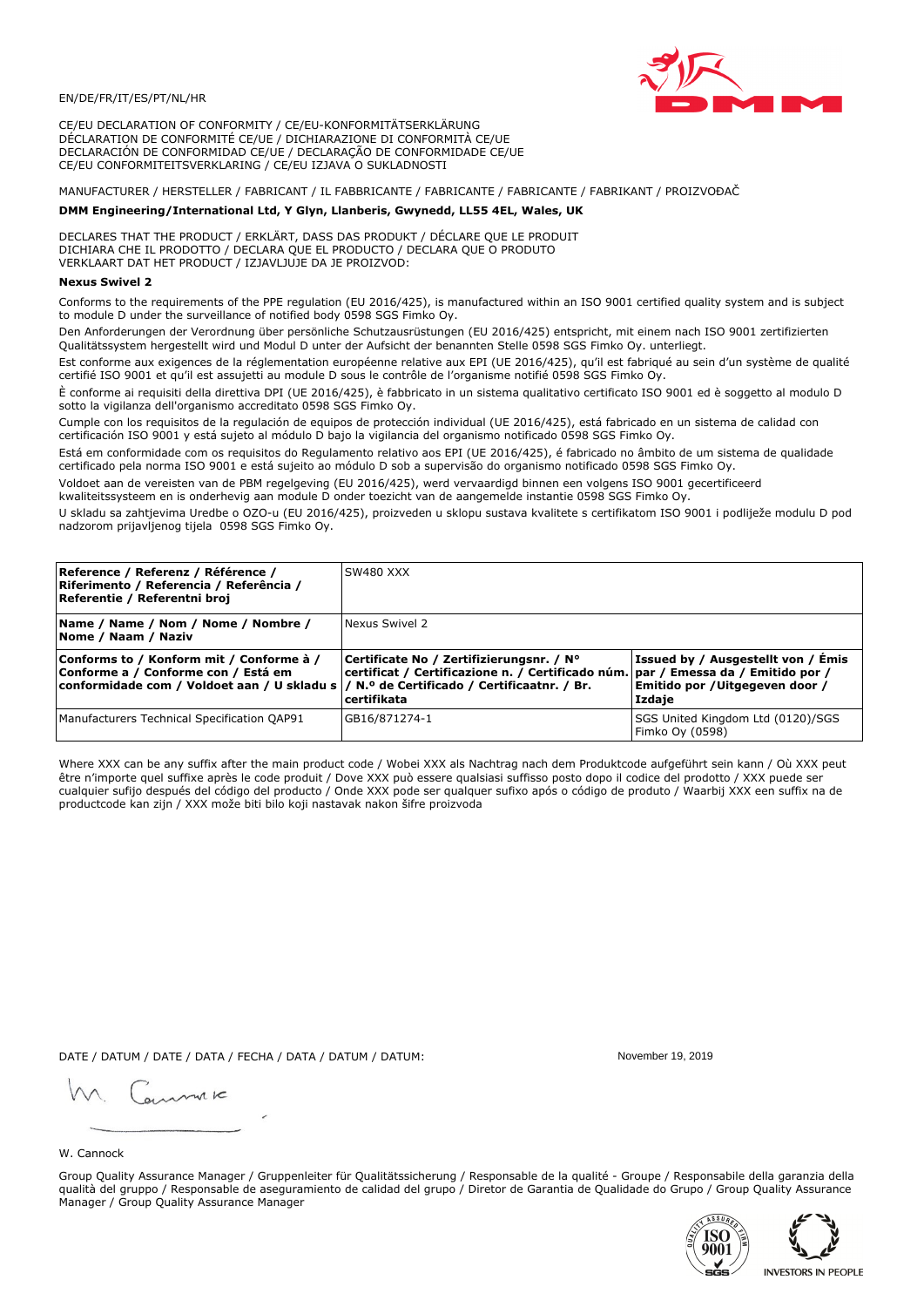

CE/EU-SAMSVARSERKLÆRING / CE/EU-FÖRKLARING OM ÖVERENSSTÄMMELSE CE/EU-VAATIMUSTENMUKAISUUSVAKUUTUS / CE/EU-OVERENSSTEMMELSESERKLÆRING DEKLARACJA ZGODNOŚCI WE/UE / CE/EU PROHLÁŠENÍ O SHODĚ CE/EÚ VYHLÁSENIE O ZHODE / DIKJARAZZJONI TA' KONFORMITÀ TAL-KE/UE

# PRODUSENT / TILLVERKAREN / VALMISTAJA / PRODUCENT / PRODUCENT / VÝROBCE / VÝROBCA / IL-MANIFATTUR

### DMM Engineering/International Ltd, Y Glyn, Llanberis, Gwynedd, LL55 4EL, Wales, UK

ERKLÆRER AT PRODUKTET / INTYGAR ATT PRODUKTEN / VAKUUTTAA, ETTÄ TÄMÄ TUOTE / ERKLÆRER, AT PRODUKTET / OŚWIADCZA, ŻE<br>WYRÓB / PROHLAŠUJE, ŽE PRODUKT / VYHLASUJE, ŽE VÝROBOK / JIDDIKJARA LI L-PRODOTT:

Overholder kravene i PVU-forordningen (EU 2016/425), er produsert innenfor et ISO 9001-sertifisert kvalitetssystem og er underlagt modul D under overvåkning av teknisk kontrollorgan 0598 SGS Fimko Oy.

Uppfyller kraven för PPE-reglerna (EU 2016/425), tillverkas inom ett ISO 9001-certifierat kvalitetssystem och är föremål för modul D under övervakning av anmält organ 0598 SGS Fimko Oy.

Noudattaa henkilönsuojaimia koskevan asetuksen (EU 2016/425) vaatimuksia, on valmistettu ISO 9001 -sertifioidun laatujärjestelmän mukaisesti ja että siihen sovelletaan ilmoitetun laitoksen 0598 SGS Fimko Oy.:in alaista D-moduulia.

Overholder kravene i forordningen om personlige værnemidler (EU 2016/425), er fremstillet i inden for det certificerede ISO 9001kvalitetssystem, og er underlagt modul D under overvågning af det bemyndigede organ 0598 SGS Fimko Oy.

Spełnia wymogi rozporządzenia w sprawie środków ochrony indywidualnej (UE 2016/425), jest produkowany w ramach systemu jakości zgodnego z ISO 9001 i podlega modułowi D pod nadzorem jednostki notyfikowanej 0598 SGS Fimko Oy.

Zařízení splňuje požadavky nařízení o osobních ochranných prostředcích 2016/425, je vyrobeno v systému řízení jakosti certifikovaném podle normy ISO 9001 a podléhá modulu D pod dohledem notifikované osoby č. 0598 SGS Fimko Oy.

Spĺňa požiadavky Nariadenia Európskeho parlamentu a Rady (EÚ) 2016/425 o osobných ochranných prostriedkoch, je vyrobený v rámci systému kvality certifikovaného podľa normy ISO 9001 a podlieha modulu D pod dohľadom notifikovaného orgánu č. 0598 SGS Fimko Oy.

Jikkonforma mar-rekwiżit tar-Regolament dwar il-PPE (UE 2016/425), u huwa manifatturat f'sistema ta' kwalità certifikata għall-ISO 9001 u soggett għall-modulu D taħt is-sorveljanza tal-korp notifikat 0598 SGS Fimko Oy.

| <b>Referanse / Referens / Viite / Reference / Nr</b> SW480 XXX<br>referencyjny / Reference / Značka /<br>Referenza                                                                                                        |                                                                                                         |                                                                                                         |
|---------------------------------------------------------------------------------------------------------------------------------------------------------------------------------------------------------------------------|---------------------------------------------------------------------------------------------------------|---------------------------------------------------------------------------------------------------------|
| Navn / Namn / Nimi / Navn / Nazwa /<br>Jméno / Názov / Isem                                                                                                                                                               | Nexus Swivel 2                                                                                          |                                                                                                         |
| Overholder / Uppfyller kraven för / Vakuus<br>myönnetty perustuen standardiin: /<br> Overholder / Spełnia wymogi / Je ve shodě s $ \check{\mathsf{C}}$ . certifikátu / Čertifikat Nru<br>/ Je v zhode s / Jikkonforma ma' | Sertifikatnr. / Certifikatnr. / Sertifikaattinro /<br>Certifikat nr. / Certyfikat nr / Č. certifikátu / | Utstedt av / Utfärdat av /<br>Myöntänyt / Udstedt af / Wydany<br>przez / Vydal / Vydal / Mahrug<br>minn |
| Manufacturers Technical Specification QAP91                                                                                                                                                                               | GB16/871274-1                                                                                           | SGS United Kingdom Ltd (0120)/SGS<br>Fimko Oy (0598)                                                    |

Der XXX kan være ethvert suffiks etter produktkoden / Där XXX kan vara valfri ändelse efter produktkoden / Jossa XXX voi olla mikä tahansa tuotekoodin jälkeen tuleva liite. / Hvor XXX kan være ethvert suffiks efter produktkoden / gdzie XXX może być dowolnym przyrostkiem po kodzie produktu / Kde XXX může být jakákoliv přípona za kódem produktu / Kde XXX môže byť akákolyek prípona za kódom výrobku. / Fejn XXX jista ikun kwalunkwe suffiss wara l-kodići tal-prodott

DATO / DATUM / PÄIVÄMÄÄRÄ / DATO / DATA / DATUM / DÁTUM / DATA:

November 19 2019

annuic

W. Cannock

Group Quality Assurance Manager / Group Quality Assurance Manager / Group Quality Assurance Manager / Group Quality Assurance Manager / Kierownik ds. Zarządzania Jakością Grupy / Group Quality Assurabce Manager / Manažér riadenia kvality v rámci skupiny / Maniger tal-Assigurazzjoni tal-Kwalità tal-Grupp